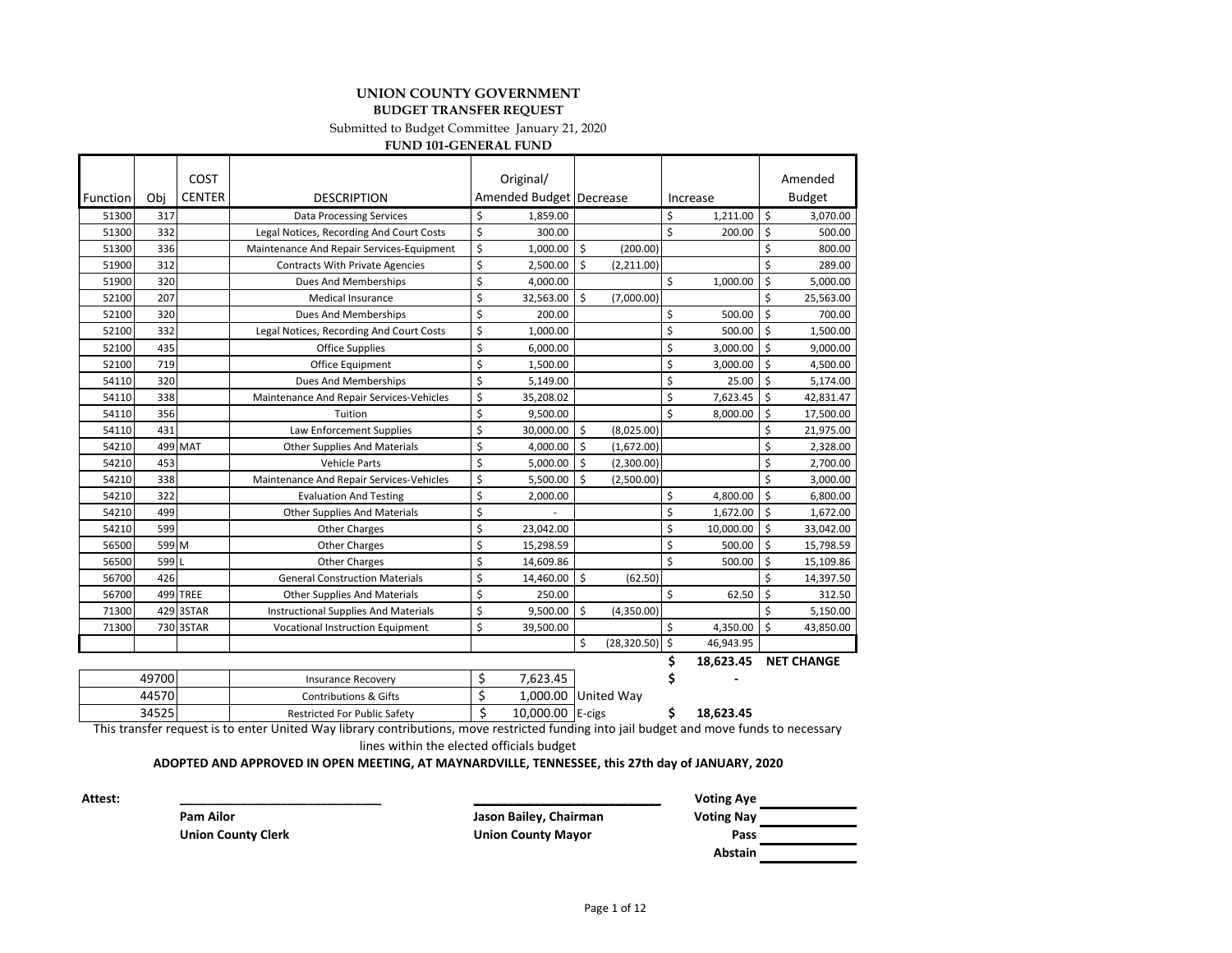#### **UNION COUNTY GOVERNMENT BUDGET TRANSFER REQUEST**

Submitted to Budget Committee January 21, 2020

**FUND 118-AMBULANCE SERVICES**

|                 |     |               |                                          |                           |  | 71.399.34    | <b>NET CHANGE</b> |
|-----------------|-----|---------------|------------------------------------------|---------------------------|--|--------------|-------------------|
|                 |     |               |                                          |                           |  | 71,399.34    |                   |
| 55130           | 399 |               | <b>Other Contracted Services</b>         | 18,400.00                 |  | 54,000.00 \$ | 72,400.00         |
| 55130           | 338 |               | Maintenance And Repair Services-Vehicles | 55,000.00                 |  | 17,399.34 \$ | 72,399.34         |
| <b>Function</b> | Obi | <b>CENTER</b> | <b>DESCRIPTION</b>                       | Amended Budget   Decrease |  | Increase     | <b>Budget</b>     |
|                 |     | <b>COST</b>   |                                          | Original/                 |  |              | Amended           |

43120 | Patient Charges | \$ 54,000.00 49700 Insurance Recovery \$ 17,399.34 **\$ 71,399.34**

> This transfer request is to enter into budget insurance recovery and anticipated increase in Patient Charge revenue **ADOPTED AND APPROVED IN OPEN MEETING, AT MAYNARDVILLE, TENNESSEE, this 27th day of JANUARY, 2020**

| Attest: |                           |                                     | <b>Voting Aye</b> |  |
|---------|---------------------------|-------------------------------------|-------------------|--|
|         | <b>Pam Ailor</b>          | Jason Bailey, Chairman              | <b>Voting Nay</b> |  |
|         | <b>Union County Clerk</b> | <b>Union County Mayor</b>           | Pass              |  |
|         |                           |                                     | Abstain           |  |
|         |                           |                                     |                   |  |
|         |                           | <b>LINILON COLINITY COVEDNIMENT</b> |                   |  |

#### **BUDGET TRANSFER REQUEST UNION COUNTY GOVERNMENT**

Submitted to Budget Committee January 21, 2020

#### **FUND 122-DRUG FUND**

|          |     | COST          |                                               | Original/               |                  |           | Amended           |
|----------|-----|---------------|-----------------------------------------------|-------------------------|------------------|-----------|-------------------|
| Function | Obi | <b>CENTER</b> | <b>DESCRIPTION</b>                            | Amended Budget Decrease |                  | Increase  | <b>Budget</b>     |
| 54150    |     | 431 ESHAR     | Law Enforcement Supplies                      | 5,689.33                |                  | 5.444.24  | 11,133.57         |
| 54150    |     | 431 ESHAR     | Law Enforcement Supplies                      | 11,133.57               | (10,000.00)      |           | 1,133.57          |
| 54150    | 319 |               | <b>Confidential Drug Enforcement Payments</b> | 2,755.00                |                  | 10,000.00 | 12,755.00         |
| 54150    |     | 431 TASKF     |                                               | 22,757.33               |                  | 21,776.95 | 44,534.28         |
|          |     |               |                                               |                         | $(10,000.00)$ \$ | 37,221.19 |                   |
|          |     |               |                                               |                         |                  | 27.221.19 | <b>NET CHANGE</b> |

47700 Asset Forfeiture Funds **\$ 27,221.19 \$ 27,221.19** 

This transfer request is to enter into budget funds received from Assets Forfeiture Program and transfer funding within budget **ADOPTED AND APPROVED IN OPEN MEETING, AT MAYNARDVILLE, TENNESSEE, this 27th day of JANUARY, 2020**

**Pam Ailor Jason Bailey, Chairman Voting Nay Union County Clerk Union County Mayor Pass**

**Attest: \_\_\_\_\_\_\_\_\_\_\_\_\_\_\_\_\_\_\_\_\_\_\_\_\_\_\_\_\_\_ \_\_\_\_\_\_\_\_\_\_\_\_\_\_\_\_\_\_\_\_\_\_\_\_\_\_\_\_\_\_ Voting Aye Abstain**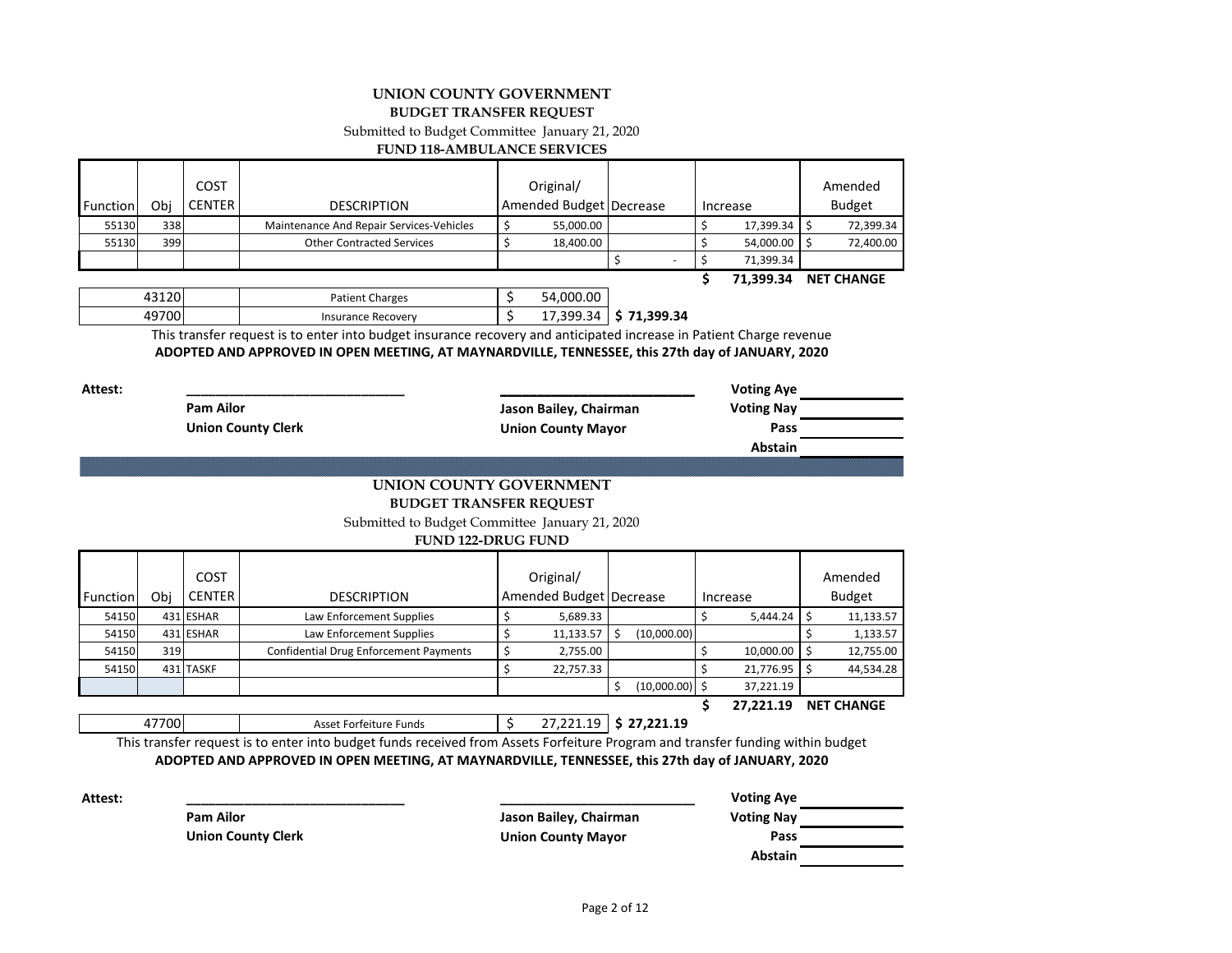#### **UNION COUNTY GOVERNMENT BUDGET TRANSFER REQUEST**

Submitted to Road Commission January 6, 2020

Submitted to Budget Committee January 21, 2020

#### **FUND 131-HIGHWAY FUND**

|          |       | COST          |                                           | Original/               |     |                  |           | Amended           |
|----------|-------|---------------|-------------------------------------------|-------------------------|-----|------------------|-----------|-------------------|
| Function | Obi   | <b>CENTER</b> | <b>DESCRIPTION</b>                        | Amended Budget Decrease |     |                  | Increase  | <b>Budget</b>     |
| 61000    | 335   |               | Maintenance And Repair Services-Buildings | 6,000.00                |     |                  | 15,000.00 | 21,000.00         |
| 62000    | 207   |               | <b>Medical Insurance</b>                  | 165,526.00              | S   | (15,000.00)      |           | 150,526.00        |
| 63100    | 338   |               | Maintenance And Repair Services-Vehicles  | 9,808.01                |     |                  | 3,250.01  | 13,058.02         |
| 63100    | 417   |               | <b>Equipment Parts-Light</b>              | 25,000.00               |     |                  | 4,000.00  | 29,000.00         |
| 63100    | 433   |               | Lubricants                                | 3,500.00                |     |                  | 2.000.00  | 5,500.00          |
| 65000    | 307   |               | Communication                             | 15,000.00               | -\$ | (6,000.00)       |           | 9,000.00          |
|          |       |               |                                           |                         | S   | $(21,000.00)$ \$ | 24,250.01 |                   |
|          |       |               |                                           |                         |     |                  | 3,250.01  | <b>NET CHANGE</b> |
|          | 49700 |               | <b>Insurance Recovery</b>                 | 3,250.01                |     |                  |           |                   |

This amendment request is to enter into budget insurance recovery funds and to transfer available budget to needed areas

#### **ADOPTED AND APPROVED IN OPEN MEETING, AT MAYNARDVILLE, TENNESSEE, this 27th day of JANUARY, 2020**

**Attest: \_\_\_\_\_\_\_\_\_\_\_\_\_\_\_\_\_\_\_\_\_\_\_\_\_\_\_\_\_\_ \_\_\_\_\_\_\_\_\_\_\_\_\_\_\_\_\_\_\_\_\_\_\_\_\_\_\_\_\_\_ Voting Aye Pam Ailor Jason Bailey, Chairman Voting Nay Union County Clerk Union County Mayor Pass**

**Abstain**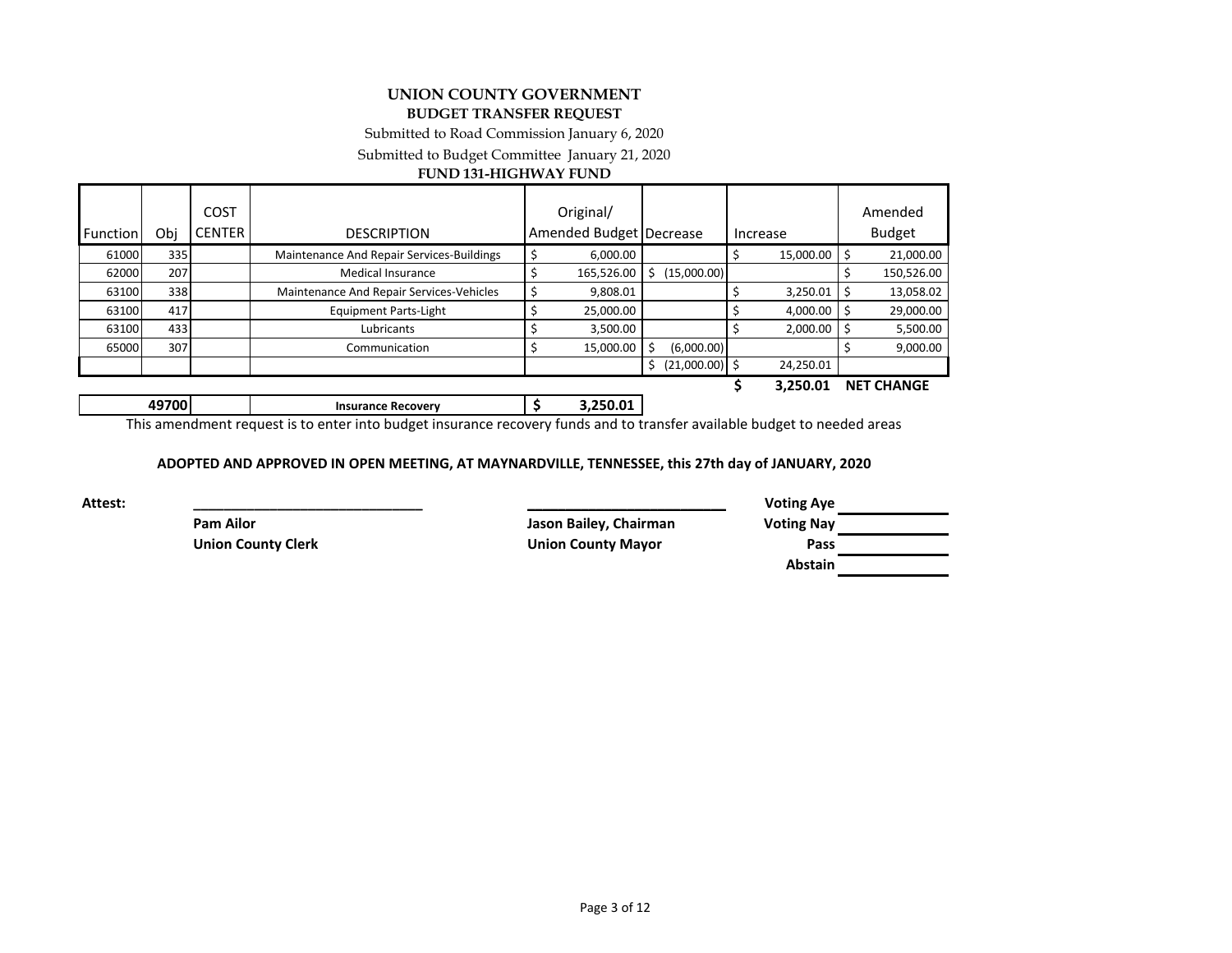Submitted to Board of Education December 12, 2019

Submitted to Budget Committee January 21, 2020

# **FUND 141-GENERAL PURPOSE SCHOOLS**

| Function | Obj | <b>COST</b><br><b>CENTER</b> | <b>DESCRIPTION</b>                          | Original/<br>Amended Budget   Decrease |                         |         | Increase  |    | Amended<br><b>Budget</b> |
|----------|-----|------------------------------|---------------------------------------------|----------------------------------------|-------------------------|---------|-----------|----|--------------------------|
| 71200    | 189 |                              | <b>Other Salaries &amp; Wages</b>           | \$<br>37,600.00                        |                         | \$      | 662.00    | \$ | 38,262.00                |
| 71200    | 370 |                              | Cntrcts For Sub Tchrs - Non-Certified       | \$<br>15,000.00                        |                         | \$      | 5,000.00  | \$ | 20,000.00                |
| 72220    | 161 |                              | Secretary(s)                                | \$<br>165,911.00                       |                         | \$      | 911.00    | \$ | 166,822.00               |
| 72220    | 189 |                              | <b>Other Salaries &amp; Wages</b>           | \$<br>188,793.00                       |                         | \$      | 8,420.00  | \$ | 197,213.00               |
| 72220    | 201 |                              | <b>Social Security</b>                      | \$<br>22,205.00                        |                         | \$      | 522.00    | \$ | 22,727.00                |
| 72220    | 204 |                              | <b>State Retirement</b>                     | \$<br>29,011.00                        |                         | \$      | 514.00    | \$ | 29,525.00                |
| 72220    | 205 |                              | <b>Employee And Dependent Insurance</b>     | \$<br>22,075.00                        |                         | \$      | 1,314.00  | \$ | 23,389.00                |
| 72220    | 206 |                              | Life Insurance                              | \$<br>216.00                           |                         | \$      | 6.00      | \$ | 222.00                   |
| 72220    | 210 |                              | <b>Unemployment Compensation</b>            | \$<br>480.00                           |                         | \$      | 6.00      | \$ | 486.00                   |
| 72220    | 212 |                              | <b>Employer Medicare</b>                    | \$<br>5,193.00                         |                         | $\zeta$ | 122.00    | \$ | 5,315.00                 |
| 72220    | 399 |                              | <b>Other Contracted Services</b>            | \$<br>159,000.00                       | $\zeta$<br>(29, 477.00) |         |           | Ś  | 129,523.00               |
| 72250    | 471 |                              | Software                                    | \$<br>50,000.00                        | ۱s<br>(6,000.00)        |         |           |    | 44,000.00                |
| 72250    | 189 |                              | <b>Other Salaries &amp; Wages</b>           | \$<br>162,292.00                       |                         | \$      | 6,000.00  | \$ | 168,292.00               |
| 72110    | 307 |                              | Communication                               | \$                                     |                         | \$      | 850.00    | \$ | 850.00                   |
| 72110    | 499 |                              | <b>Other Supplies And Materials</b>         | \$                                     |                         | \$      | 247.00    | \$ | 247.00                   |
| 72130    | 307 |                              | Communication                               | \$                                     |                         | \$      | 1,060.00  | \$ | 1,060.00                 |
| 72210    | 307 |                              | Communication                               | \$<br>1,106.12                         |                         | \$      | 1,696.00  | \$ | 2,802.12                 |
| 72210    | 399 |                              | <b>Other Contracted Services</b>            | \$<br>6,800.00                         |                         | \$      | 3,000.00  | \$ | 9,800.00                 |
| 72310    | 307 |                              | Communication                               | \$                                     |                         | \$      | 876.00    | \$ | 876.00                   |
| 72320    | 320 |                              | <b>Dues And Memberships</b>                 | \$<br>2,563.00                         |                         | \$      | 400.00    | \$ | 2,963.00                 |
| 72410    | 369 |                              | <b>Cntrcts For Sub Teachers - Certified</b> | \$<br>1,000.00                         |                         | \$      | 1,400.00  | \$ | 2,400.00                 |
| 72620    | 336 |                              | Maintenance And Repair Services-Equipment   | \$<br>130,700.00                       |                         | \$      | 13,619.27 | \$ | 144,319.27               |
| 72620    | 338 |                              | Maintenance And Repair Services-Vehicles    | \$<br>1,000.00                         |                         | $\zeta$ | 3,027.42  | \$ | 4,027.42                 |
| 72320    | 307 |                              | Communication                               | \$<br>6,000.00                         | \$<br>(3,335.00)        |         |           |    | 2,665.00                 |
| 72710    | 189 |                              | <b>Other Salaries &amp; Wages</b>           | \$<br>56,753.00                        |                         | \$      | 8,420.00  | \$ | 65,173.00                |
| 72710    | 201 |                              | <b>Social Security</b>                      | \$<br>6,706.00                         |                         | \$      | 522.00    | Ś  | 7,228.00                 |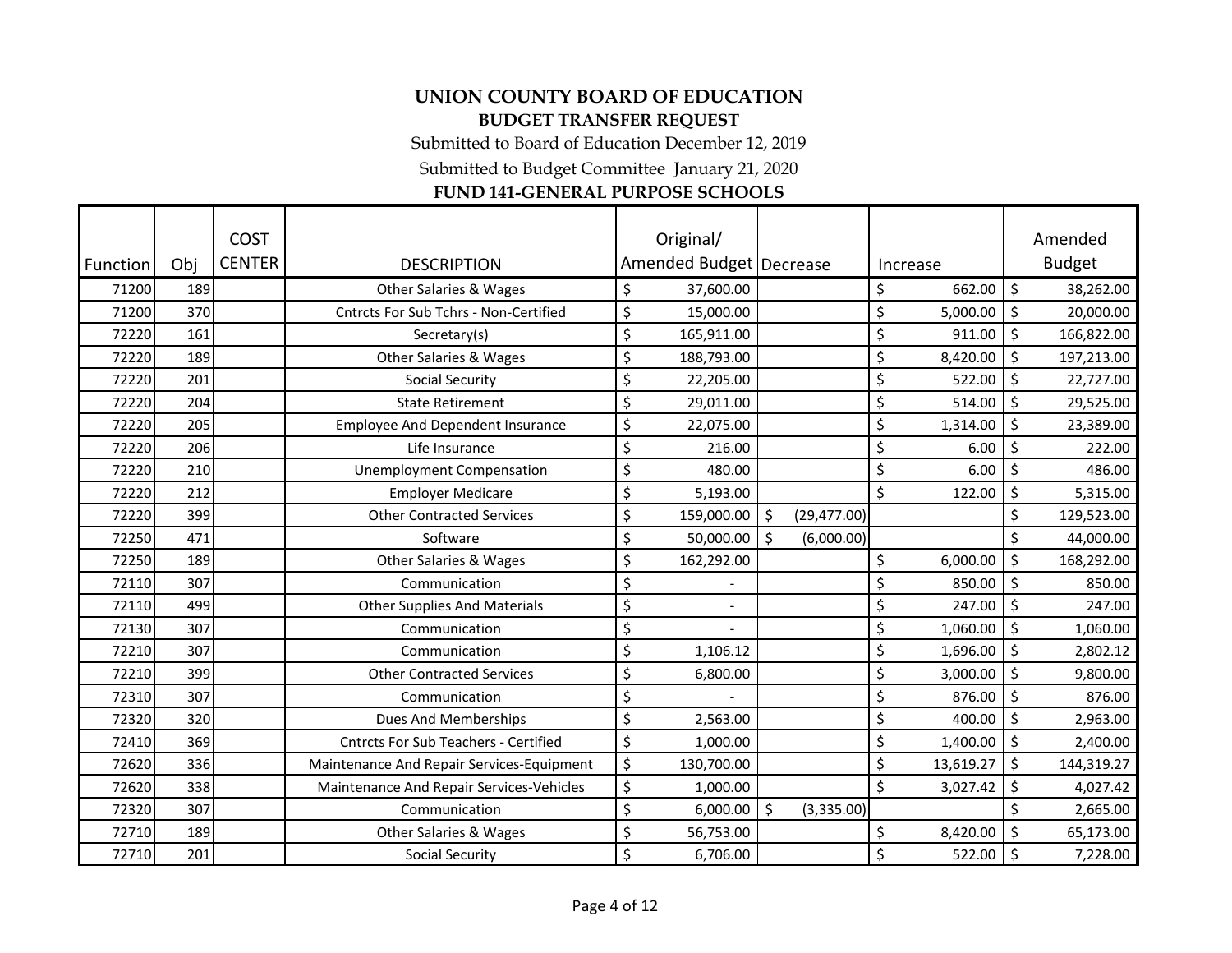Submitted to Board of Education December 12, 2019

Submitted to Budget Committee January 21, 2020

## **FUND 141-GENERAL PURPOSE SCHOOLS**

| <b>Function</b> | Obj | <b>COST</b><br><b>CENTER</b> | <b>DESCRIPTION</b>                      | Original/<br>Amended Budget   Decrease |                  | Increase  | Amended<br><b>Budget</b> |
|-----------------|-----|------------------------------|-----------------------------------------|----------------------------------------|------------------|-----------|--------------------------|
| 72710           | 204 |                              | <b>State Retirement</b>                 | 3,296.00                               |                  | 514.00    | 3,810.00                 |
| 72710           | 206 |                              | Life Insurance                          | $\overline{\phantom{0}}$               |                  | 6.00      | 6.00                     |
| 72710           | 205 |                              | <b>Employee And Dependent Insurance</b> | $\overline{\phantom{a}}$               |                  | 1,314.00  | 1,314.00                 |
| 72710           | 210 |                              | <b>Unemployment Compensation</b>        | 432.00                                 |                  | 6.00      | 438.00                   |
| 72710           | 212 |                              | <b>Employer Medicare</b>                | 1,568.00                               |                  | 122.00    | 1,690.00                 |
| 72710           | 313 |                              | <b>Contracts With Parents</b>           | 1,000.00                               |                  | 12,000.00 | 13,000.00                |
| 72710           | 315 |                              | <b>Contracts With Vehicle Owners</b>    | 928,007.00                             | (10,904.00)      |           | 917,103.00               |
|                 |     |                              |                                         |                                        | $(49,716.00)$ \$ | 72,556.69 |                          |

**\$ 22,840.69 NET CHANGE**

| +9700             | Insurance Recovery    | $\sim$<br>$\epsilon$<br>$\sim$<br>.646.69<br>lb, |           |  |
|-------------------|-----------------------|--------------------------------------------------|-----------|--|
| 4417 <sup>o</sup> | Miscellaneous Refunds | 6,194.00                                         | 22,840.69 |  |

This transfer request is to enter into budget Insurance Recovery, refund of Workers Comp Insurance premium and to transfer available

budget to areas of need

**ADOPTED AND APPROVED IN OPEN MEETING, AT MAYNARDVILLE, TENNESSEE, this 27th day of JANUARY, 2020**

| Attest: |                           |                           | <b>Voting Aye</b> |  |
|---------|---------------------------|---------------------------|-------------------|--|
|         | <b>Pam Ailor</b>          | Jason Bailey, Chairman    | <b>Voting Nay</b> |  |
|         | <b>Union County Clerk</b> | <b>Union County Mayor</b> | Pass              |  |
|         |                           |                           | <b>Abstain</b>    |  |
|         |                           |                           |                   |  |

Page 5 of 12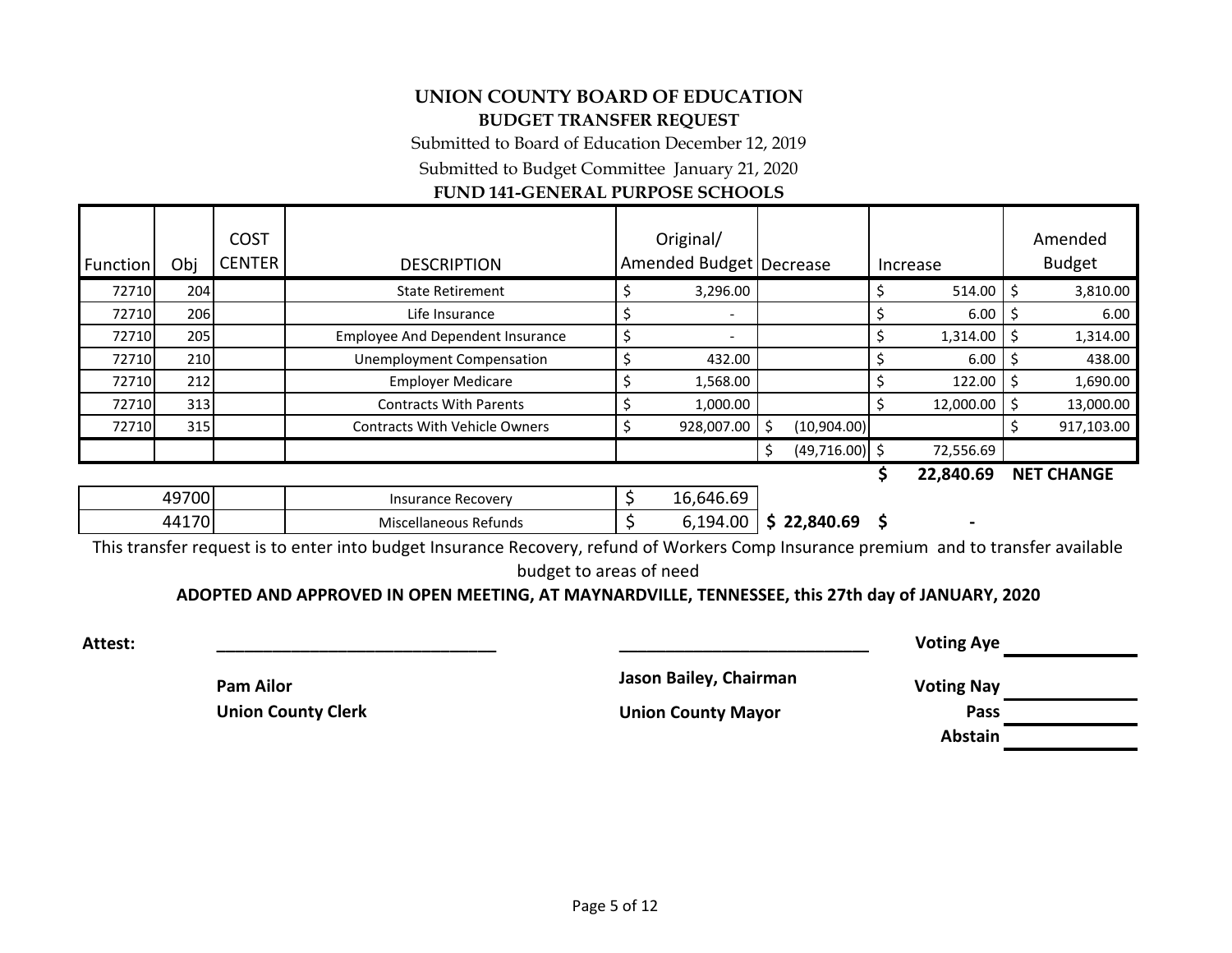Submitted to Board of Education January 9, 2020

Submitted to Budget Committee January 21, 2020

## **FUND 141-GENERAL PURPOSE SCHOOLS**

| <b>Function</b> | Obj         | <b>COST</b><br><b>CENTER</b> | <b>DESCRIPTION</b>        | Original/<br>Amended Budget   Decrease |   |               | Increase |          | Amended<br><b>Budget</b> |
|-----------------|-------------|------------------------------|---------------------------|----------------------------------------|---|---------------|----------|----------|--------------------------|
| 72410           | 186 NC      |                              | Longevity Pay             | 5,390.00                               |   |               |          | 980.00   | 6,370.00                 |
| 72210           | <b>1861</b> |                              | Longevity Pay             | 1,855.00                               | S | (980.00)      |          |          | 875.00                   |
| 71100           |             | <b>116 WSCC</b>              | Teachers                  |                                        |   |               |          | 2,914.44 | 2,914.44                 |
| 71100           |             | 201 WSCC                     | Social Security           |                                        |   |               |          | 189.35   | 189.35                   |
| 71100           |             | 204 WSCC                     | <b>State Retirement</b>   |                                        |   |               |          | 292.49   | 292.49                   |
| 71100           |             | 212 WSCC                     | <b>Employer Medicare</b>  |                                        |   |               |          | 41.01    | 41.01                    |
| 71100           | 210         |                              | Unemployment Compensation |                                        |   |               |          | 315.07   | 315.07                   |
| 71100           | 356         |                              | Tuition                   |                                        |   |               |          | 1,783.14 | 1,783.14                 |
|                 |             |                              |                           |                                        |   | $(980.00)$ \$ |          | 6,515.50 |                          |
|                 |             |                              |                           |                                        |   |               |          | E ESE EN | NET CUANCE               |

**\$ 5,535.50 NET CHANGE**

| 13542 WSCC | Contract For Instruct Serv W/Other Lea's |  | 5,535.50 Walter State |
|------------|------------------------------------------|--|-----------------------|
|            |                                          |  |                       |

This transfer request is to move funds to necessary lines and enter funds received from Walter State

### **ADOPTED AND APPROVED IN OPEN MEETING, AT MAYNARDVILLE, TENNESSEE, this 27th day of JANUARY, 2020**

| <b>Attest:</b> |                           |                           | <b>Voting Aye</b> |  |
|----------------|---------------------------|---------------------------|-------------------|--|
|                | <b>Pam Ailor</b>          | Jason Bailey, Chairman    | <b>Voting Nay</b> |  |
|                | <b>Union County Clerk</b> | <b>Union County Mayor</b> | Pass              |  |
|                |                           |                           | <b>Abstain</b>    |  |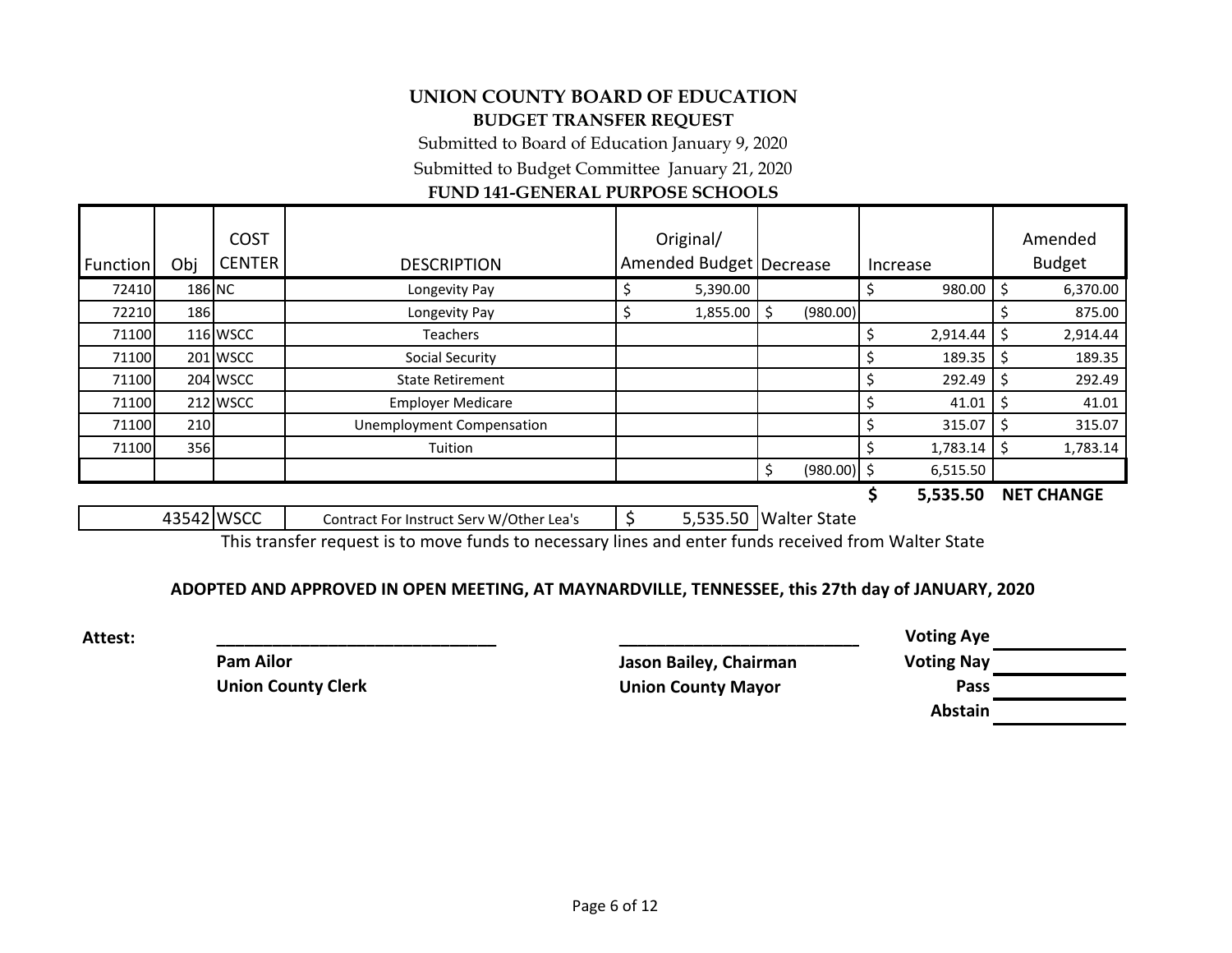Submitted to Board of Education December 12, 2019

Submitted to Budget Committee January 21, 2020

## **FUND 141-GENERAL PURPOSE SCHOOLS-PRE-K GRANT**

|          |             | <b>COST</b>                   |                                       | Original/                 |    |                 |    |          |    | Amended           |
|----------|-------------|-------------------------------|---------------------------------------|---------------------------|----|-----------------|----|----------|----|-------------------|
| Function | Obj         | <b>CENTER</b>                 | <b>DESCRIPTION</b>                    | Amended Budget   Decrease |    |                 |    | Increase |    | <b>Budget</b>     |
| 73400    | 105         |                               | Supervisor/Director                   | 12,599.00                 |    |                 | \$ | 197.00   | Ś  | 12,796.00         |
| 73400    | 116         |                               | <b>Teachers</b>                       | 165,010.00                |    |                 | \$ | 3,159.00 | Ś  | 168,169.00        |
| 73400    | 163         | <b>Educational Assistants</b> |                                       | 75,073.00                 |    |                 | \$ | 1,450.00 | \$ | 76,523.00         |
| 73400    | <b>1981</b> |                               | Non-Certified Substitute Teachers     | 1,800.00                  | Ś. | (1,800.00)      |    |          |    |                   |
| 73400    | 201         |                               | Social Security                       | 15,040.00                 |    |                 | Ş  | 286.00   | S. | 15,326.00         |
| 73400    | 204         |                               | <b>State Retirement</b>               | 22,386.00                 |    |                 |    | 424.00   | \$ | 22,810.00         |
| 73400    | 207         |                               | <b>Medical Insurance</b>              | 22,721.00                 | Ś. | (3,428.00)      |    |          | Ś  | 19,293.00         |
| 73400    | 210         |                               | <b>Unemployment Compensation</b>      | 432.00                    | \$ | (243.00)        |    |          |    | 189.00            |
| 73400    | 212         |                               | <b>Employer Medicare</b>              | 3,517.00                  |    |                 | \$ | 67.00    | S. | 3,584.00          |
| 73400    | 370         |                               | Cntrcts For Sub Tchrs - Non-Certified |                           |    |                 | \$ | 1,800.00 | \$ | 1,800.00          |
| 73400    | 429         |                               | Instructional Supplies And Materials  | 50,000.00                 | \$ | (1,912.00)      |    |          | S. | 48,088.00         |
|          |             |                               |                                       |                           | \$ | $(7,383.00)$ \$ |    | 7,383.00 |    |                   |
|          |             |                               |                                       |                           |    |                 |    |          |    | <b>NET CHANGE</b> |

This transfer request is to move funds to maximize the spending of the grant

## **ADOPTED AND APPROVED IN OPEN MEETING, AT MAYNARDVILLE, TENNESSEE, this 27th day of JANUARY, 2020**

**Attest: \_\_\_\_\_\_\_\_\_\_\_\_\_\_\_\_\_\_\_\_\_\_\_\_\_\_\_\_\_\_ \_\_\_\_\_\_\_\_\_\_\_\_\_\_\_\_\_\_\_\_\_\_\_\_\_\_\_\_\_\_ Voting Aye Pam Ailor Jason Bailey, Chairman Voting Nay Union County Clerk Union County Mayor Pass**

**Abstain**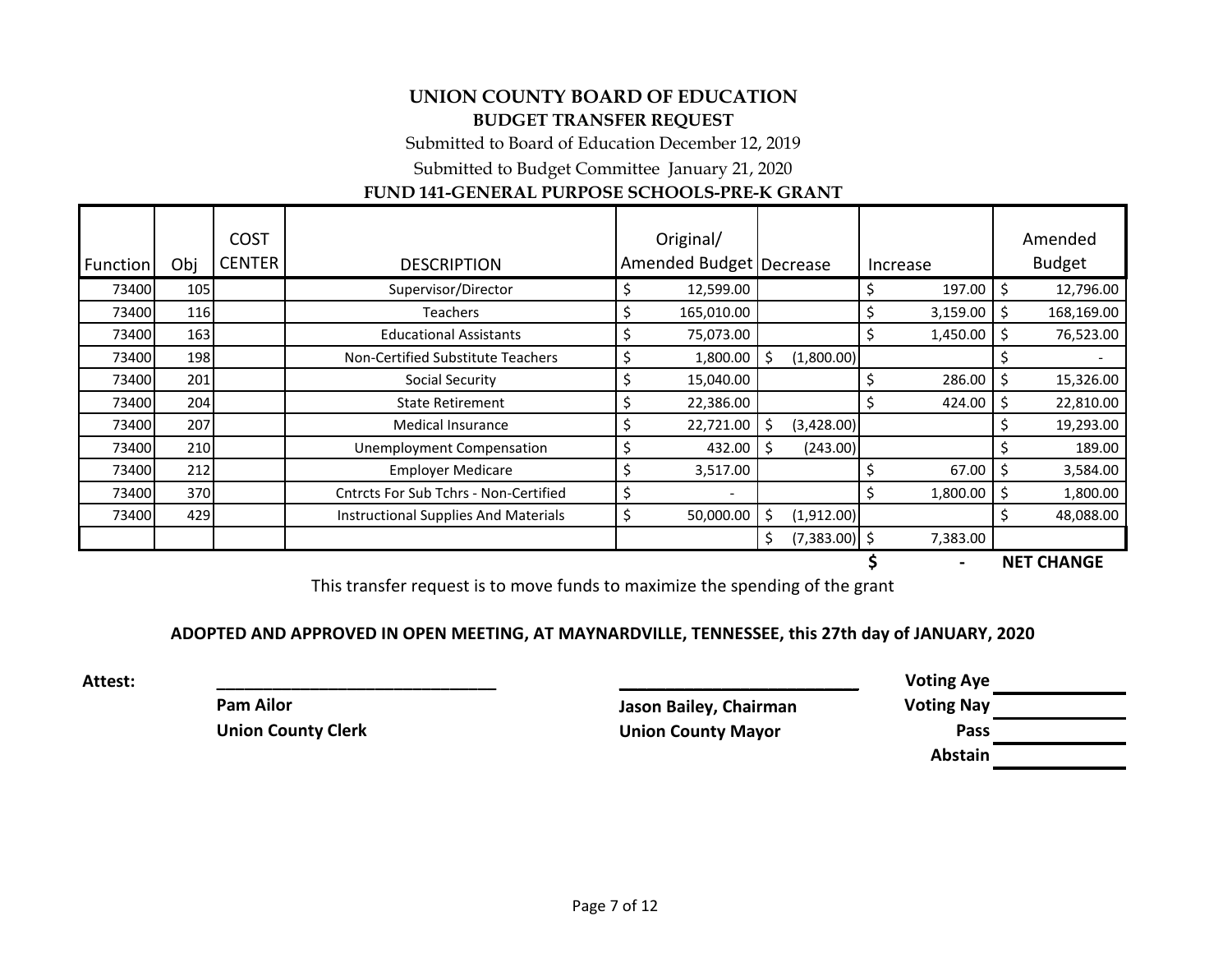Submitted to Board of Education December 12, 2019 and January 9, 2020

Submitted to Budget Committee January 21, 2020

## **FUND 141-GENERAL PURPOSE SCHOOLS-GEAR UP GRANT**

|                                                 |     |               |                                      | Original/ |               |    |                      |  |                 |              |           |
|-------------------------------------------------|-----|---------------|--------------------------------------|-----------|---------------|----|----------------------|--|-----------------|--------------|-----------|
|                                                 |     | <b>COST</b>   |                                      |           | Amended       |    |                      |  |                 | Amended      |           |
| Function                                        | Obj | <b>CENTER</b> | <b>DESCRIPTION</b>                   |           | <b>Budget</b> |    | Decrease<br>Increase |  | <b>Budget</b>   |              |           |
| 72210                                           |     | 355 GEAR      | Travel                               |           | 14,000.00     |    |                      |  | $5,000.00$   \$ |              | 19,000.00 |
| 72210                                           |     | 429 GEAR      | Instructional Supplies And Materials |           | 5,250.00      |    |                      |  | 8,729.00        |              | 13,979.00 |
| Submitted to Board of Education January 9, 2020 |     |               |                                      |           |               |    |                      |  |                 |              |           |
| 72210                                           |     | $201$ GEAR    | Social Security                      |           | 2,232.00      |    | (2,232.00)           |  |                 |              |           |
| 72310                                           |     | 201 GEAR      | <b>Social Security</b>               |           |               |    |                      |  | 2,232.00        | <sub>S</sub> | 2,232.00  |
| 72210                                           |     | 206 GEAR      | Life Insurance                       |           |               |    |                      |  | 21.60           |              | 21.60     |
| 72210                                           |     | 307 GEAR      | Communication                        |           |               |    |                      |  | 573.00          |              | 573.00    |
| 72210                                           |     | 429 GEAR      | Instructional Supplies And Materials |           | 13,979.00     |    | (594.60)             |  |                 |              | 13,384.40 |
|                                                 |     |               |                                      |           |               | \$ | $(2,826.60)$ \$      |  | 16,555.60       |              |           |
|                                                 |     |               |                                      |           |               |    |                      |  | . <b></b>       |              |           |

**\$ 13,729.00 NET CHANGE**

| .00<br>Other Federal Through State |
|------------------------------------|
|------------------------------------|

This transfer request is to enter additional awarded grant funds into budget and adjust budget to maximize grant spending

### **ADOPTED AND APPROVED IN OPEN MEETING, AT MAYNARDVILLE, TENNESSEE, this 27th day of JANUARY, 2020**

| Attest: |                           | <b>Voting Aye</b>         |                   |
|---------|---------------------------|---------------------------|-------------------|
|         | <b>Pam Ailor</b>          | Jason Bailey, Chairman    | <b>Voting Nay</b> |
|         | <b>Union County Clerk</b> | <b>Union County Mayor</b> | Pass              |
|         |                           |                           | .                 |

| oting Aye   |  |
|-------------|--|
| oting Nay   |  |
| <b>Pass</b> |  |
| Abstain     |  |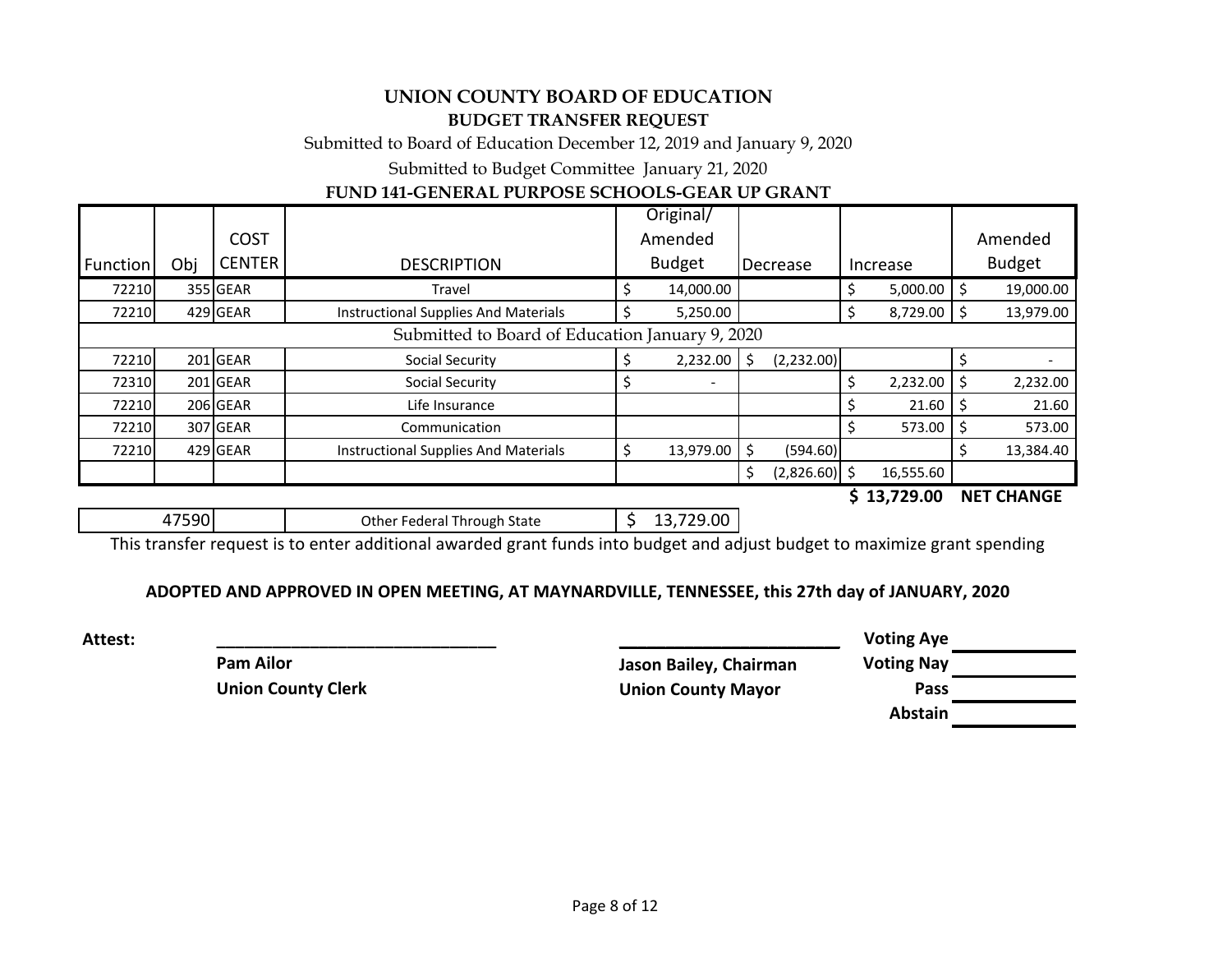Submitted to Board of Education December 12, 2019 and January 9, 2020

Submitted to Budget Committee January 21, 2020

#### **FUND 142-Federal Programs Subfund 101-Title IA-Improving the Academic Achievement of the Disadvantaged**

| Function | Obj | <b>COST</b><br><b>CENTER</b> | <b>DESCRIPTION</b>                              | Original/<br>Amended Budget   Decrease |                       | Increase      | Amended<br><b>Budget</b>        |
|----------|-----|------------------------------|-------------------------------------------------|----------------------------------------|-----------------------|---------------|---------------------------------|
| 71100    | 186 |                              | Longevity Pay                                   | \$0.00                                 |                       | \$<br>840.00  | \$840.00                        |
| 71100    | 201 |                              | <b>Social Security</b>                          | \$21,127.86                            |                       | \$<br>53.00   | \$21,180.86                     |
| 71100    | 204 |                              | <b>State Retirement</b>                         | \$25,909.84                            |                       | \$<br>52.00   | \$25,961.84                     |
| 71100    | 212 |                              | <b>Employer Medicare</b>                        | \$4,941.19                             |                       | \$<br>13.00   | \$4,954.19                      |
| 71100    | 429 |                              | <b>Instructional Supplies And Materials</b>     | \$108,298.27                           | Ś.<br>(4,498.28)      |               | \$103,799.99                    |
| 71100    | 599 |                              | <b>Other Charges</b>                            | \$9,282.98                             | (1,047.31)<br>Ŝ.      |               | \$8,235.67                      |
| 71100    | 722 |                              | Regular Instruction Equipment                   | \$28,304.80                            |                       | Ś<br>6,645.59 | \$34,950.39                     |
| 72130    | 790 |                              | Other Equipment                                 | $$300.00$ \$                           | (100.00)              |               | \$200.00                        |
| 72210    | 307 |                              | Communication                                   | $$2,500.00$ \$                         | (958.00)              |               | \$1,542.00                      |
| 72210    | 524 |                              | <b>Staff Development</b>                        | \$11,942.77                            | Ŝ.<br>(1,000.00)      |               | \$10,942.77                     |
|          |     |                              | Submitted to Board of Education January 9, 2020 |                                        |                       |               |                                 |
| 71100    | 186 |                              | Longevity Pay                                   | 840.00<br>\$                           |                       | \$<br>735.00  | $\ddot{\mathsf{S}}$<br>1,575.00 |
| 71100    | 201 |                              | <b>Social Security</b>                          | 21,180.86                              |                       | \$<br>48.11   | 21,228.97<br>\$                 |
| 71100    | 204 |                              | <b>State Retirement</b>                         | 25,961.84                              |                       | \$<br>47.33   | 26,009.17                       |
| 71100    | 212 |                              | <b>Employer Medicare</b>                        | 4,954.19                               |                       | \$<br>11.26   | 4,965.45<br>\$                  |
| 71100    | 429 |                              | <b>Instructional Supplies And Materials</b>     | Ś<br>103,799.99                        | \$<br>(841.70)        |               | Ś.<br>102,958.29                |
|          |     |                              |                                                 |                                        | Ś.<br>$(8,445.29)$ \$ | 8,445.29      |                                 |

**\$ - NET CHANGE**

This request is made to amend funds per request from individual schools for purchase of Instructional Supplies and Equipment and to add funds for longevity pay in the FY '20 Title I-A budget.

#### **ADOPTED AND APPROVED IN OPEN MEETING, AT MAYNARDVILLE, TENNESSEE, this 27th day of JANUARY, 2020**

**Attest: \_\_\_\_\_\_\_\_\_\_\_\_\_\_\_\_\_\_\_\_\_\_\_\_\_\_\_\_\_\_ \_\_\_\_\_\_\_\_\_\_\_\_\_\_\_\_\_\_\_\_\_\_\_\_\_\_\_\_\_\_ Voting Aye Pam Ailor Constant Constructed Late Constructed Air May Dennisy Adventured Air May Dennisy Air May Dennisy Air May Dennisy Air May Dennisy Air May Dennisy Air May Dennisy Air May Dennisy Air May Dennisy Air May Dennisy Union County Clerk Union County Mayor Pass Abstain**

Page 9 of 12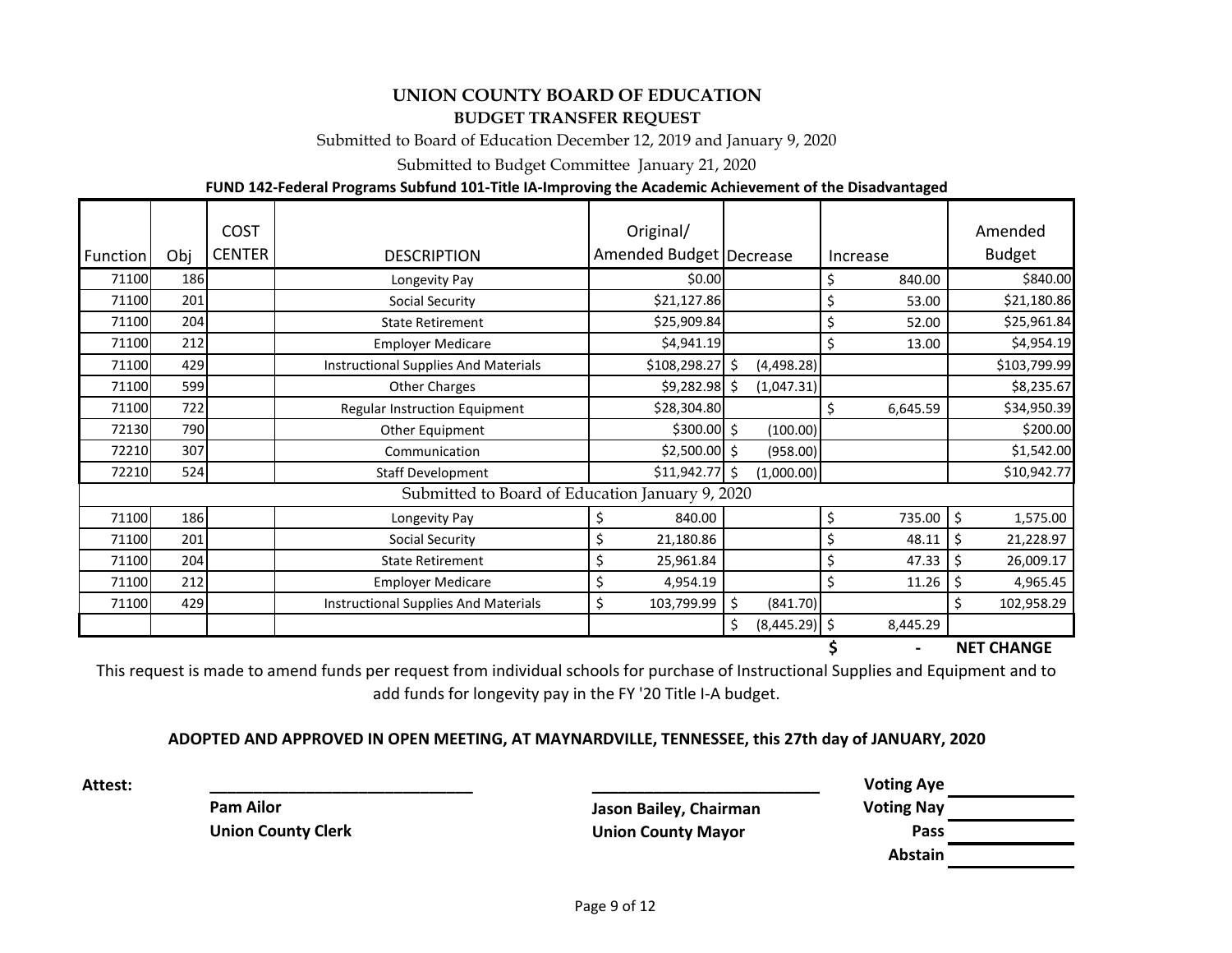Submitted to Board of Education December 12, 2019

Submitted to Budget Committee January 21, 2020

### **FUND 142-Federal Programs-Subfund 201-Title IIA-Teacher Quality**

| Function | Obi  | <b>COST</b><br><b>CENTER</b> | <b>DESCRIPTION</b>                          | Original/<br><b>Amended Budget Decrease</b> |                             | Increase      |  | Amended<br><b>Budget</b> |
|----------|------|------------------------------|---------------------------------------------|---------------------------------------------|-----------------------------|---------------|--|--------------------------|
| 71100    | 369I |                              | <b>Cntrcts For Sub Teachers - Certified</b> | 18,872.91                                   | $\frac{1}{2}$ (9,000.00)    |               |  | 9,872.91                 |
| 72210    | 599I |                              | Other Charges                               | 10,000.00                                   |                             | $9,000.00$ \$ |  | 19,000.00                |
|          |      |                              |                                             |                                             | $\frac{1}{2}$ (9,000.00) \$ | 9,000.00      |  |                          |

**\$ - NET CHANGE**

Rebudget funds to cover necessary Title II-A expenditures.

#### **ADOPTED AND APPROVED IN OPEN MEETING, AT MAYNARDVILLE, TENNESSEE, this 27th day of JANUARY, 2020**

**Attest: \_\_\_\_\_\_\_\_\_\_\_\_\_\_\_\_\_\_\_\_\_\_\_\_\_\_\_\_\_\_ \_\_\_\_\_\_\_\_\_\_\_\_\_\_\_\_\_\_\_\_\_\_\_\_\_\_\_\_\_\_ Voting Aye Pam Ailor Jason Bailey, Chairman Voting Nay Union County Clerk Union County Mayor Pass Abstain**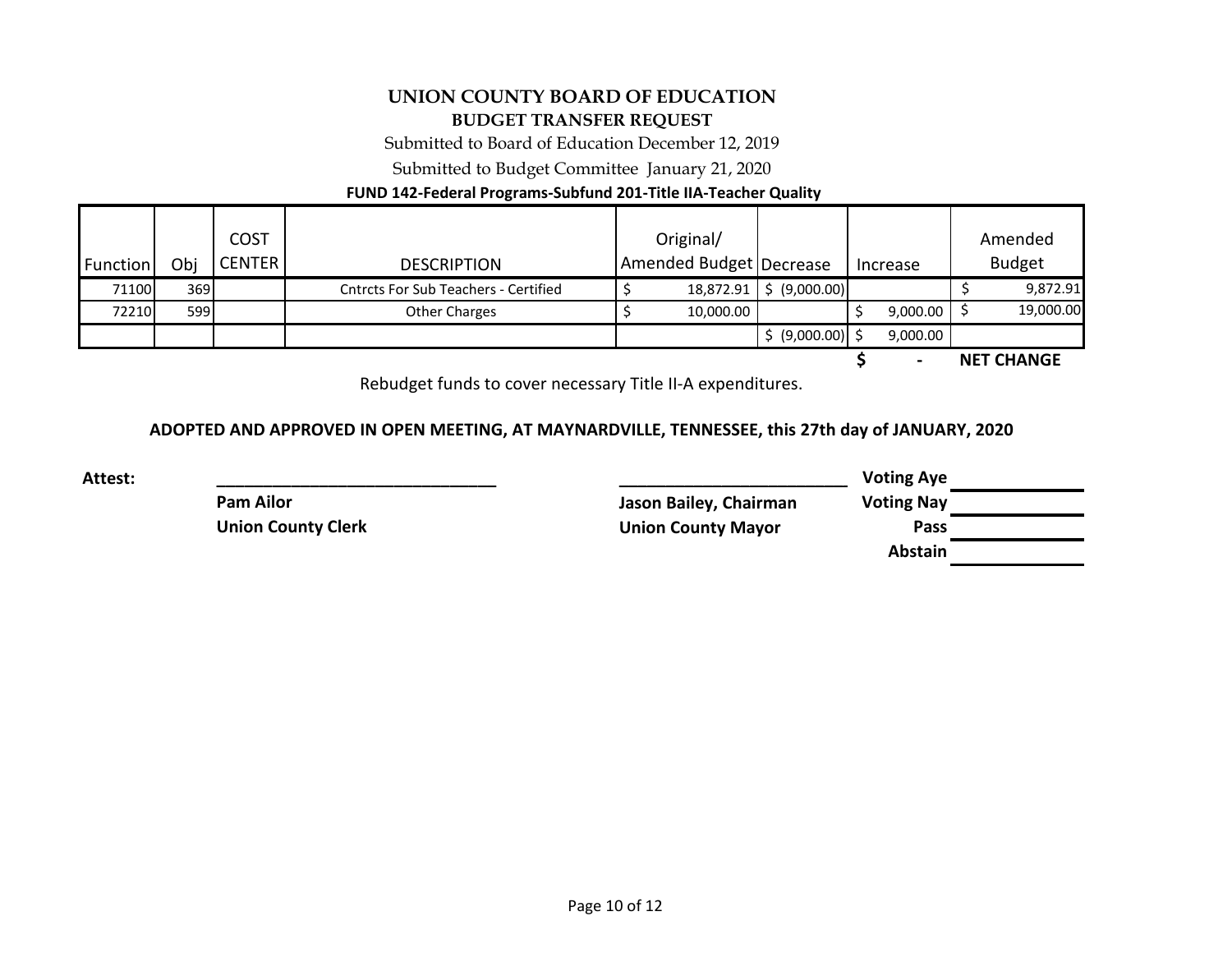Submitted to Board of Education December 12, 2019

Submitted to Budget Committee January 21, 2020

### **FUND 142-Federal Programs-Subfund 401-Title IV Well-Rounded Child/Safe and Healthy Schools**

| Function | Obj   | <b>COST</b><br><b>CENTER</b> | <b>DESCRIPTION</b>                   | Original/<br>Amended Budget   Decrease |                     | Increase |           | Amended<br><b>Budget</b> |
|----------|-------|------------------------------|--------------------------------------|----------------------------------------|---------------------|----------|-----------|--------------------------|
| 71100    | 189   |                              | <b>Other Salaries &amp; Wages</b>    | \$8,000.00                             |                     | \$       | 8,000.00  | \$16,000.00              |
| 71100    | 201   |                              | <b>Social Security</b>               | \$1,266.00                             |                     | \$       | 496.00    | \$1,762.00               |
| 71100    | 204   |                              | <b>State Retirement</b>              | \$2,171.00                             |                     | \$       | 850.00    | \$3,021.00               |
| 71100    | 212   |                              | <b>Employer Medicare</b>             | \$297.00                               |                     | \$       | 116.00    | \$413.00                 |
| 71100    | 429   |                              | Instructional Supplies And Materials | \$8,000.00                             |                     | \$       | 8,000.00  | \$16,000.00              |
| 71100    | 722   |                              | <b>Regular Instruction Equipment</b> | \$6,828.00                             |                     | \$       | 1,172.00  | \$8,000.00               |
| 72130    | 130   |                              | Social Workers                       | \$9,216.00                             |                     | \$       | 84.00     | \$9,300.00               |
| 72130    | 201   |                              | Social Security                      | \$572.00                               |                     | \$       | 5.00      | \$577.00                 |
| 72130    | 204   |                              | <b>State Retirement</b>              | \$980.00                               |                     | \$       | 9.00      | \$989.00                 |
| 72130    | 206   |                              | Life Insurance                       | \$10.00                                |                     | \$       | 2,990.00  | \$3,000.00               |
| 72130    | 207   |                              | <b>Medical Insurance</b>             | $$3,500.00$ \$                         | (190.00)            |          |           | \$3,310.00               |
| 72130    | 212   |                              | <b>Employer Medicare</b>             | \$134.00                               |                     | \$       | 1.00      | \$135.00                 |
| 72210    | 524   |                              | <b>Staff Development</b>             | \$1,330.00                             |                     | \$       | 6,845.55  | \$<br>8,175.55           |
|          |       |                              |                                      |                                        | \$<br>$(190.00)$ \$ |          | 28,568.55 |                          |
|          |       |                              |                                      |                                        |                     | \$       | 28,378.55 | <b>NET CHANGE</b>        |
|          | 47590 |                              | Other Federal Through State          | 28,378.55                              |                     |          |           |                          |

This request is made to budget carryover funds from the FY '19 budget into FY '20 Title IV.

#### **ADOPTED AND APPROVED IN OPEN MEETING, AT MAYNARDVILLE, TENNESSEE, this 27th day of JANUARY, 2020**

| <b>Attest:</b> |                           |                           | <b>Voting Aye</b> |  |
|----------------|---------------------------|---------------------------|-------------------|--|
|                | <b>Pam Ailor</b>          | Jason Bailey, Chairman    | <b>Voting Nay</b> |  |
|                | <b>Union County Clerk</b> | <b>Union County Mayor</b> | Pass              |  |
|                |                           |                           | Abstain           |  |